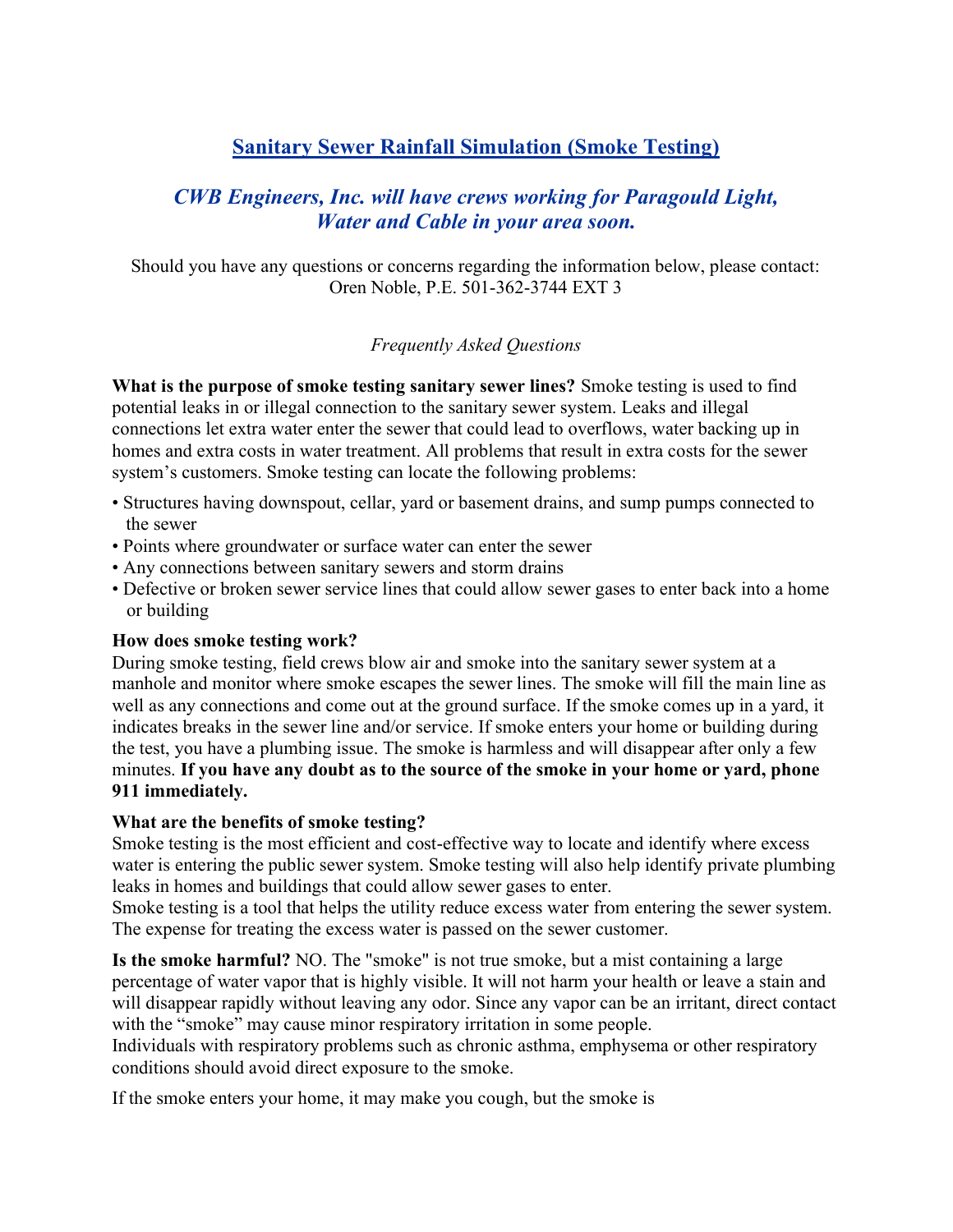- Non-toxic and harmless to humans, pets and plants
- Non-staining and odorless
- Creates no fire hazard

### How may the smoke enter my house?

Since plumbing fixtures in your home or business are connected to the sanitary sewer system, there is the potential for the smoke to enter if the drains are not connected properly. This happens under the following circumstances:

• The vents connected to your building's sewer pipes are defective or improperly installed

• The traps under sinks, tubs, basins, showers and other drains are dry, defective or improperly installed

• The pipes, connections or seals in the wastewater piping system in and/or under your building are damaged, defective, have plugs missing or are improperly installed.

IF SMOKE FROM THE TEST ENTERS YOUR HOME, YOU HAVE A PLUMBING ISSUE AND NEED TO CONTACT A CERTIFIED PLUMBER.

#### What should I do if smoke gets into the house?

- Do Not Become Alarmed
- Open windows to allow ventilation and note the location of the smoke emission; smoke will clear within a few minutes
- Exit the building and notify the smoke testing personnel in the area.

If the smoke is not harmful, why do you recommend evacuating the structure? We recommend evacuating as a precautionary measure in case the smoke is due to a real fire rather than the test, and since smoke in your house from this test indicates other sewer gases may also be entering the building.

#### How long will the testing take?

While crews might be in your area for a few hours, each actual smoke test setup takes approximately 15 minutes to complete. Most houses will only be within the testing area for one or two tests.

#### What should I do to prepare for smoke testing?

When you receive notice that smoke testing will take place, you should:

• Make sure that all drain traps under sinks, bathtubs, showers and floor drains contain water; simply flush toilets and run or pour water into all drains, including unused fixtures and floor drains.

#### Do I have to be home during testing?

No. Inspection crews will not need to enter your home unless smoke is present, and you want them to help identify the defect. You are not required to allow entry to our crews.